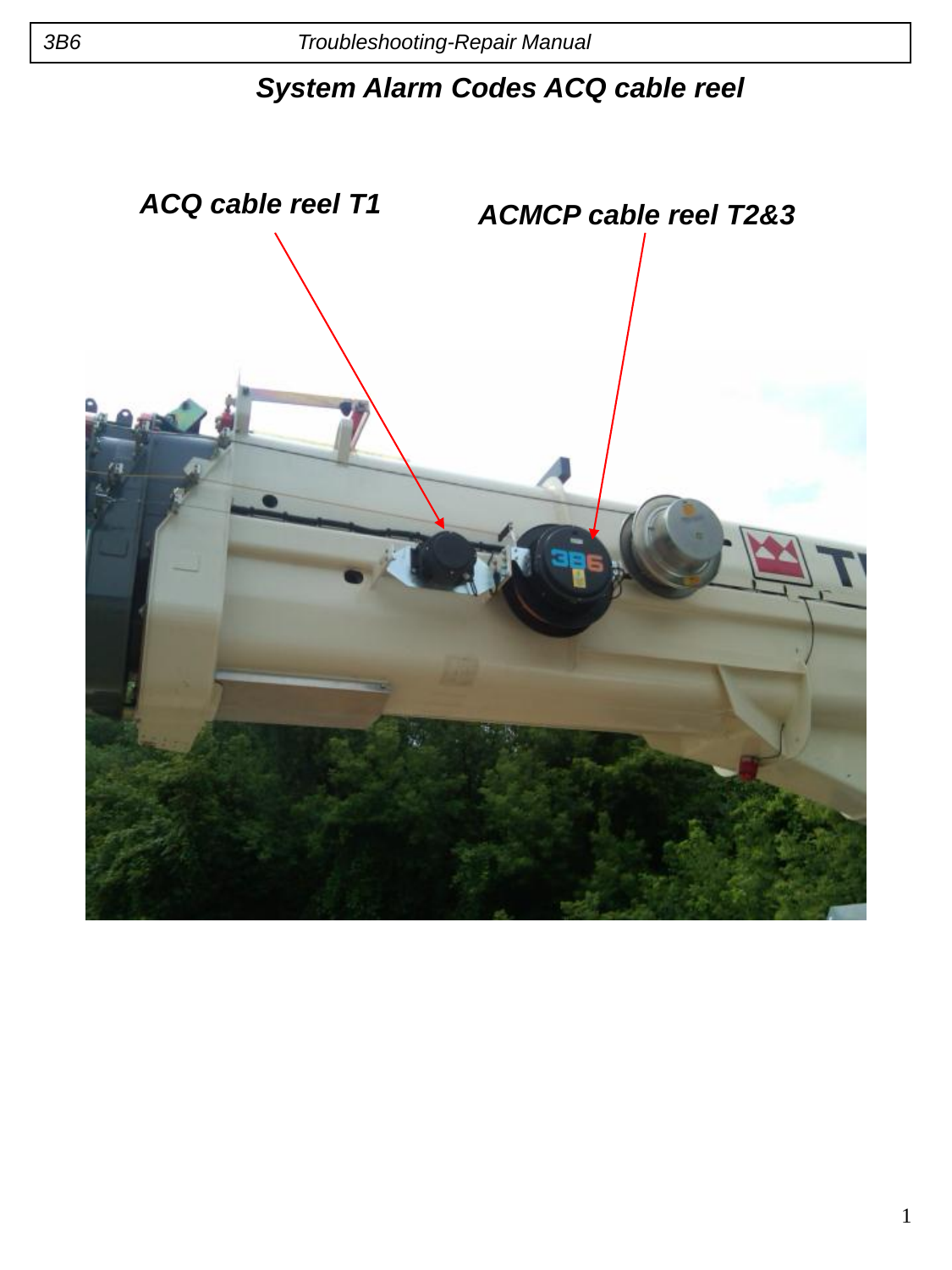# *System Alarm Codes ACQ cable reel T1*

#### *Alarm Code 1 ( Length Sensor)*

*This code is caused by the output data of the length sensor is lower (code 1).*

- *Actions to take; Level the machine, Fully retract the boom and lower the angle to zero degrees. Check the cable is spooling properly on the drum. If cable is built up on one side of drum correct it and adjust the roller guide to correct.*
- *1. Remove the cover of the cable reel using a m3 allen wrench and check the +5.00vdc (Typically the voltage is about 4.94vdc) See Fig 1. If the voltage is ok continue to step 2, if not check the wiring from the cable reel to the boom base connector for damage.*
- *2. Using a flat tip screw driver adjust the center screw until the length is correct. (Fig 1) 33.0 feet or 10.0 meters. The percentage on the display should be zero (Fig 2)*



*T1 Fig 2 This will indicate all zero with the boom fully retracted*